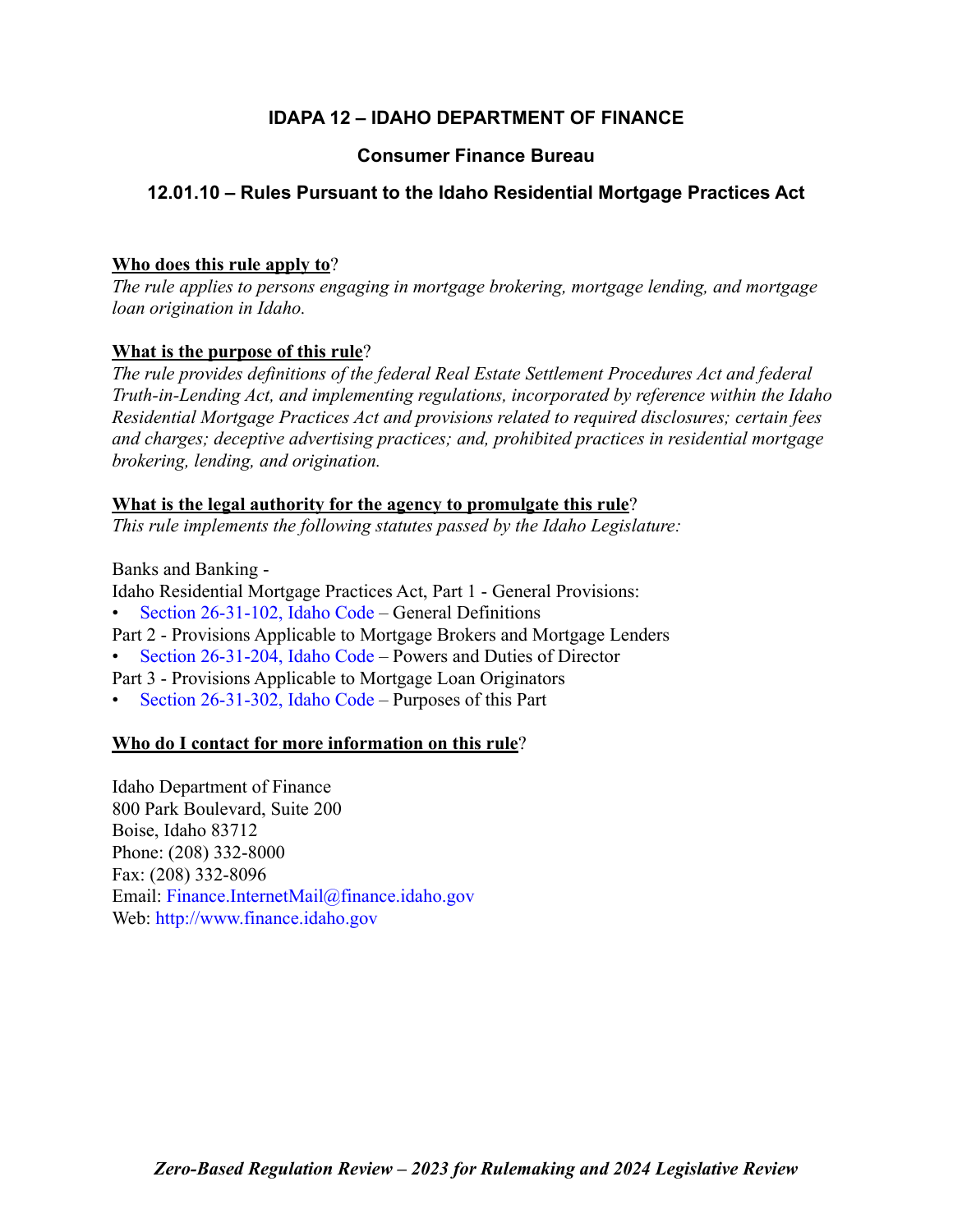# **Table of Contents**

# 12.01.10 - Rules Pursuant to the Idaho Residential Mortgage Practices Act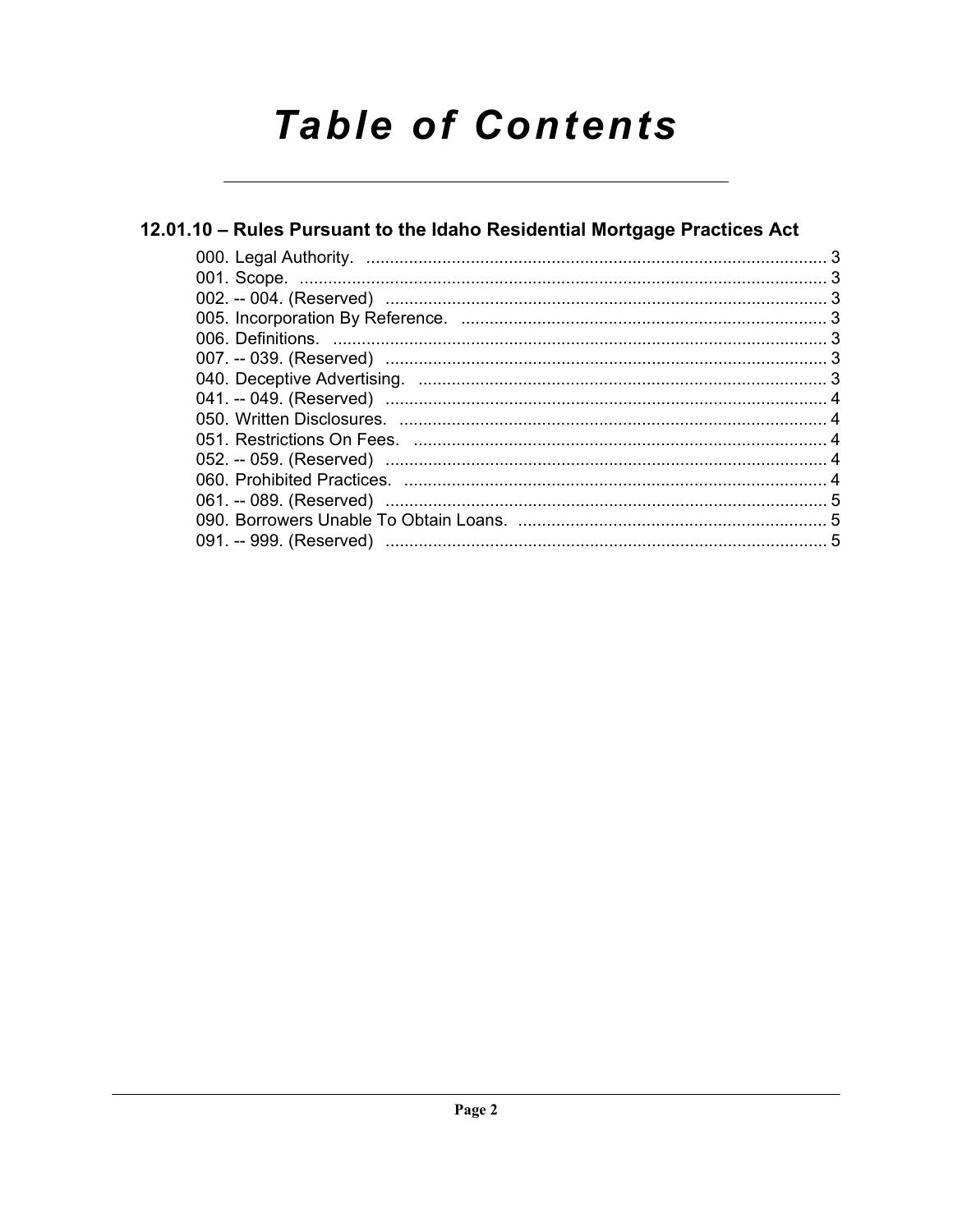## <span id="page-2-0"></span>**12.01.10 – RULES PURSUANT TO THE IDAHO RESIDENTIAL MORTGAGE PRACTICES ACT**

#### <span id="page-2-1"></span>**000. LEGAL AUTHORITY.**

This chapter is promulgated pursuant to Sections 26-31-103, 26-31-204(5), 26-31-302(1)(a), and 26-31-302(2), Idaho Code. (3-31-22)

#### <span id="page-2-2"></span>**001. SCOPE.**

These rules interpret the Idaho Residential Mortgage Practices Act, Title 26, Chapter 31, Idaho Code. (3-31-22)

### <span id="page-2-3"></span>**002. -- 004. (RESERVED)**

#### <span id="page-2-4"></span>**005. INCORPORATION BY REFERENCE.**

For the purposes of the Act and these rules the full text of the following are incorporated by reference: (3-31-22)

**01. The Real Estate Settlement Procedures Act**. As set forth in 12 U.S.C. 2601, et seq., as amended to and including January 1, 2020. The Real Estate Settlement Procedures Act is available for viewing online at: [https:/](https://www.gpo.gov/fdsys/pkg/USCODE-2016-title12/html/USCODE-2016-title12-chap27.htm) [/www.gpo.gov/fdsys/pkg/USCODE-2016-title12/html/USCODE-2016-title12-chap27.htm.](https://www.gpo.gov/fdsys/pkg/USCODE-2016-title12/html/USCODE-2016-title12-chap27.htm) (3-31-22)

**02. Regulation X**. As issued by the federal Bureau of Consumer Financial Protection and codified at 12 CFR 1024, et seq., as amended to and including January 1, 2020. Regulation X is available for viewing online at: [https://www.gpo.gov/fdsys/pkg/CFR-2018-title12-vol8/xml/CFR-2018-title12-vol8-part1024.xml.](https://www.gpo.gov/fdsys/pkg/CFR-2018-title12-vol8/xml/CFR-2018-title12-vol8-part1024.xml) (3-31-22)

**03. The Truth in Lending Act**. As set forth in 15 U.S.C. 1601, et seq., as amended to and including January 1, 2020. The Truth in Lending Act is available for viewing online at: [https://www.gpo.gov/fdsys/pkg/](https://www.gpo.gov/fdsys/pkg/USCODE-2016-title15/html/USCODE-2016-title15-chap41.htm) [USCODE-2016-title15/html/USCODE-2016-title15-chap41.htm](https://www.gpo.gov/fdsys/pkg/USCODE-2016-title15/html/USCODE-2016-title15-chap41.htm). (3-31-22)

**04. Regulation Z**. As issued by the federal Bureau of Consumer Financial Protection and codified at 12 CFR 1026, et seq., as amended to and including January 1, 2020. Regulation Z is available for viewing online at: [https://www.gpo.gov/fdsys/pkg/CFR-2018-title12-vol9/xml/CFR-2018-title12-vol9-part1026.xml.](https://www.gpo.gov/fdsys/pkg/CFR-2018-title12-vol9/xml/CFR-2018-title12-vol9-part1026.xml) (3-31-22)

**05. Availability of Documents**. Unless otherwise available, the documents incorporated by reference may be viewed at the central office of the Idaho Department of Finance. (3-31-22)

#### <span id="page-2-5"></span>**006. DEFINITIONS.**

In addition to the terms defined in the Idaho Residential Mortgage Practices Act, the following definitions apply:  $(3-31-22)$ 

**01. Act**. The Idaho Residential Mortgage Practices Act, Title 26, Chapter 31, Idaho Code. (3-31-22)

**02. Application**. In relation to a "residential mortgage loan" or "loan modification" as defined in the Act, an "application" means a request for a residential mortgage loan or loan modification and any form or document representing such request. The term "application" does not include the processing of such request. (3-31-22)

**03. Closing**. The process of executing legally binding documents regarding a lien on property that is subject to a residential mortgage loan and includes the day agreed upon by a borrower and a covered person to complete such process. (3-31-22)

**04.** Covered Person. A person who has been issued a license, pursuant to the Act, or a person required insed under the Act. (3-31-22) to be licensed under the Act.

#### <span id="page-2-6"></span>**007. -- 039. (RESERVED)**

#### <span id="page-2-7"></span>**040. DECEPTIVE ADVERTISING.**

**01. Advertising**. Advertising means making or permitting to be made any oral, written, graphic or pictorial statements, in any manner, in the course of the solicitation of business authorized under the Act. Deceptive advertising is defined to include the following practices by a covered person: (3-31-22)

**a.** Advertising without clearly and conspicuously disclosing the business name and unique identifier by the Nationwide Mortgage Licensing System and Registry (NMLSR) to the covered person. (3-31-22) assigned by the Nationwide Mortgage Licensing System and Registry (NMLSR) to the covered person.

**b.** Engaging in bait and switch advertising or misrepresenting, directly or indirectly, the terms, conditions or charges incident to services authorized under the Act. Bait and switch advertising, for the purposes of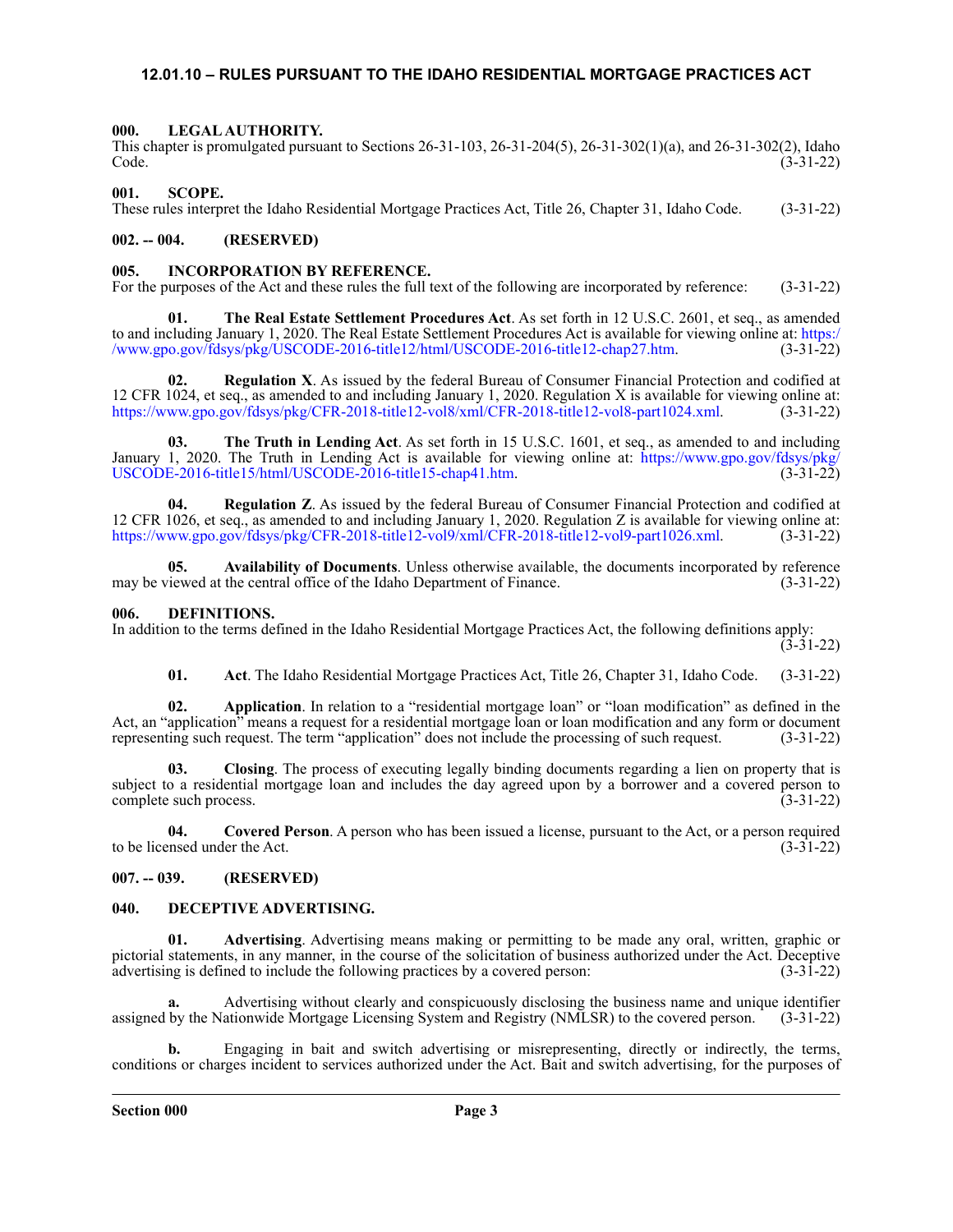these rules, means advertising services without the intent to provide them but, rather, to lure a person into making an application for services and then switch the person from obtaining the advertised services to other or different services on a basis more advantageous to the covered person. (3-31-22)

**c.** Using an address in advertising at which the covered person conducts no mortgage brokering, mortgage lending, or mortgage loan origination activities or for which the covered person does not hold a license. (3-31-22)

**d.** Advertising or soliciting in a manner that has the effect of misleading a person to believe that the advertisement or solicitation is from a person's current mortgage holder, a government agency, or that an offer is a limited opportunity, when such is not the case.  $(3-31-22)$ 

#### <span id="page-3-0"></span>**041. -- 049. (RESERVED)**

#### <span id="page-3-1"></span>**050. WRITTEN DISCLOSURES.**

**01. Receipt of an Application**. Upon receipt of an application as defined in Subsection 006.02 of these rules, and before receipt of any moneys from a borrower, a covered person shall make available to each borrower information, in a manner acceptable to the Director, about the services authorized under the Act that he may provide to a borrower.  $(3-31-22)$ 

**02. Loan Modification Confirmation**. Within three (3) business days, including Saturdays, of receipt of a notice from a creditor or its agent of a loan modification offer, a covered person shall deliver or send by firstclass mail to the borrower a written confirmation of the terms of the loan modification offer. Such confirmation shall include information regarding proposed rates, payments, and loan balance. (3-31-22)

#### <span id="page-3-2"></span>**051. RESTRICTIONS ON FEES.**

If a covered person imposes fees authorized by Section 26-31-210 of the Act, the following restrictions apply, subject to the Director's authority to set limits on fees and charges pursuant to Section 26-31-204(6) of the Act:  $(3-31-22)$ 

**01. Application Fee**. An application fee shall include only the actual costs incurred by a covered person in connection with the taking of an application and transcribing application information. (3-31-22)

**02. Cancellation Fee**. A cancellation fee may only be charged at the time of, or subsequent to, a request or instruction by a borrower to a covered person to cancel a request for services authorized under the Act. Such fee must bear a reasonable relationship to the actual costs incurred by the covered person for services provided to a borrower up to the borrower's request or instruction to cancel the request for services. A cancellation fee must comply with the requirements of Regulation Z, when applicable. (3-31-22)

### <span id="page-3-3"></span>**052. -- 059. (RESERVED)**

#### <span id="page-3-4"></span>**060. PROHIBITED PRACTICES.**

It is a prohibited practice for any covered person in connection with offering or providing services authorized under<br>the Act, to: (3-31-22) the Act, to:  $(3-31-22)$ 

**01. Fail to Disburse Funds Timely**. Fail to disburse funds in a timely manner, in accordance with any commitment or agreement with the borrower, either directly or through a mortgage broker: (3-31-22)

**a.** Either immediately upon closing of the loan in the case of a purchase/sale transaction; or (3-31-22)

**b.** Immediately upon expiration of the three (3) day rescission period in the case of a refinancing, or taking of a junior mortgage on the existing residence of the borrower. (3-31-22)

**c.** For the purposes of this Subsection, the term "immediately" represents a period of time no greater enty-two (72) hours. (3-31-22) than seventy-two  $(72)$  hours.

**02. Fail to Provide Reasonable Opportunity for Document Review**. Fail to give the borrower, upon